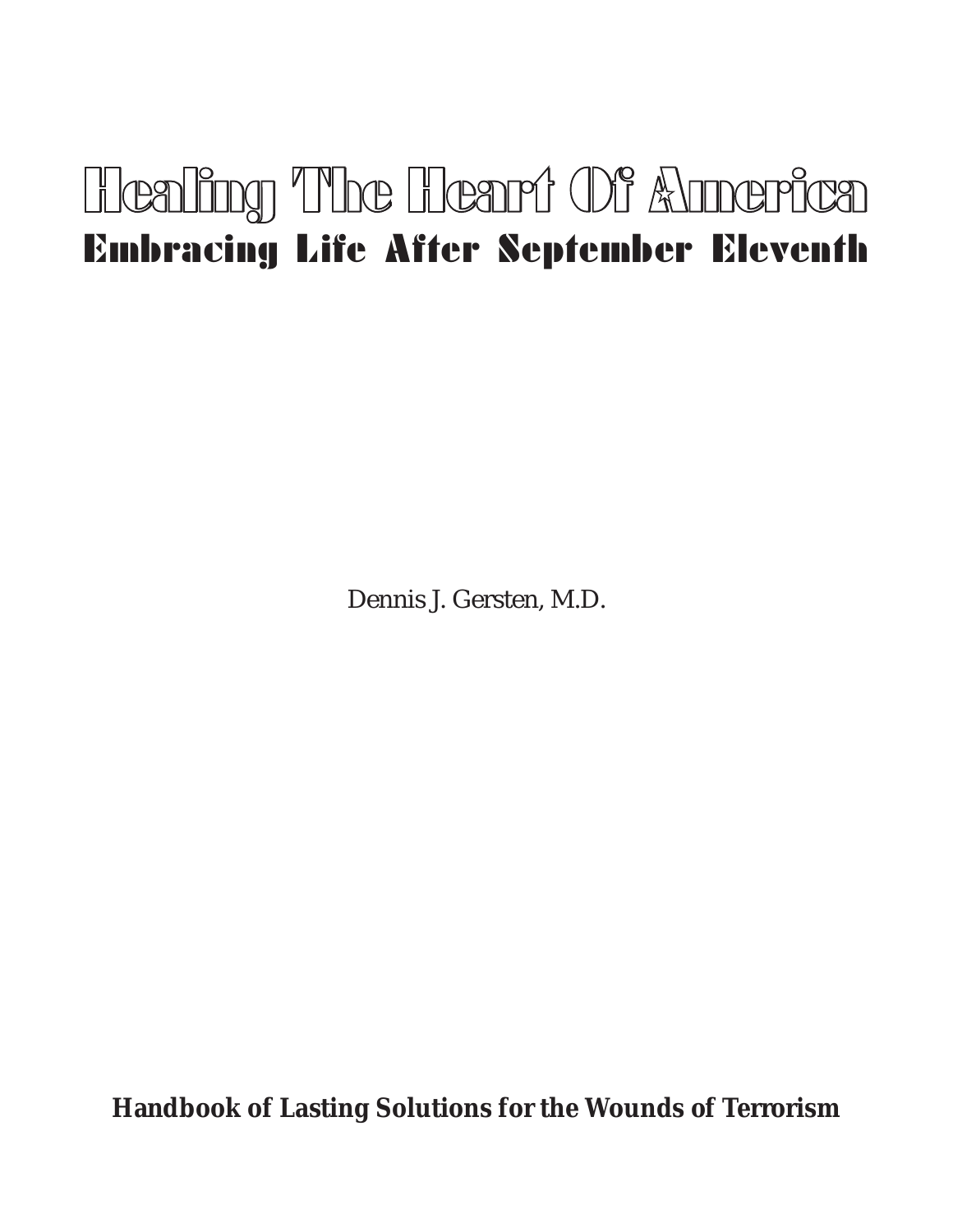Dear Fellow American,

This handbook was initially written for doctors to assist them in helping their patients recover from the terrorist attack on America, September 11, 2001 It has become obvious that we all can benefit from the information within these pages. You will note some information directed at doctors. This information is intended for you too.

#### **Dear Doctor and all Health Care Provider**s,

If you're like me, all of your skill and knowledge has been challenged by the aftermath of the terrorist attack. Hearts are broken in a new way. Sometimes our words leave us feeling helpless. We lack a paradigm with which to understand the pain and suffering, and sometimes we fall into tears along with our patients for we understand as little as they do.

Because of the urgent need for help, I have written this preliminary handbook. In this early phase of recovery from the attacks, I think we can now identify distinct phases of response to the terrorist attacks. By understanding these phases, you will develop the tools and insights for helping those who have, at times, been beyond our help. We stand in awe of their pain without words or techniques to alleviate the suffering.

May this work inspire you and your patients.

#### **Dear Parent,**

"Healing the Heart of America" is not just for doctors and other health care professionals. It is for you too. You will find it easy to understand the different stages we are going through following the terrorist attack. And you too will find the tools and techniques powerful in helping to ease the emotional wounds of your children . . . and in you. May this handbook lead to a deep healing for all.

With prayers for peace and healing,

*Dennis Gersten, M.D.*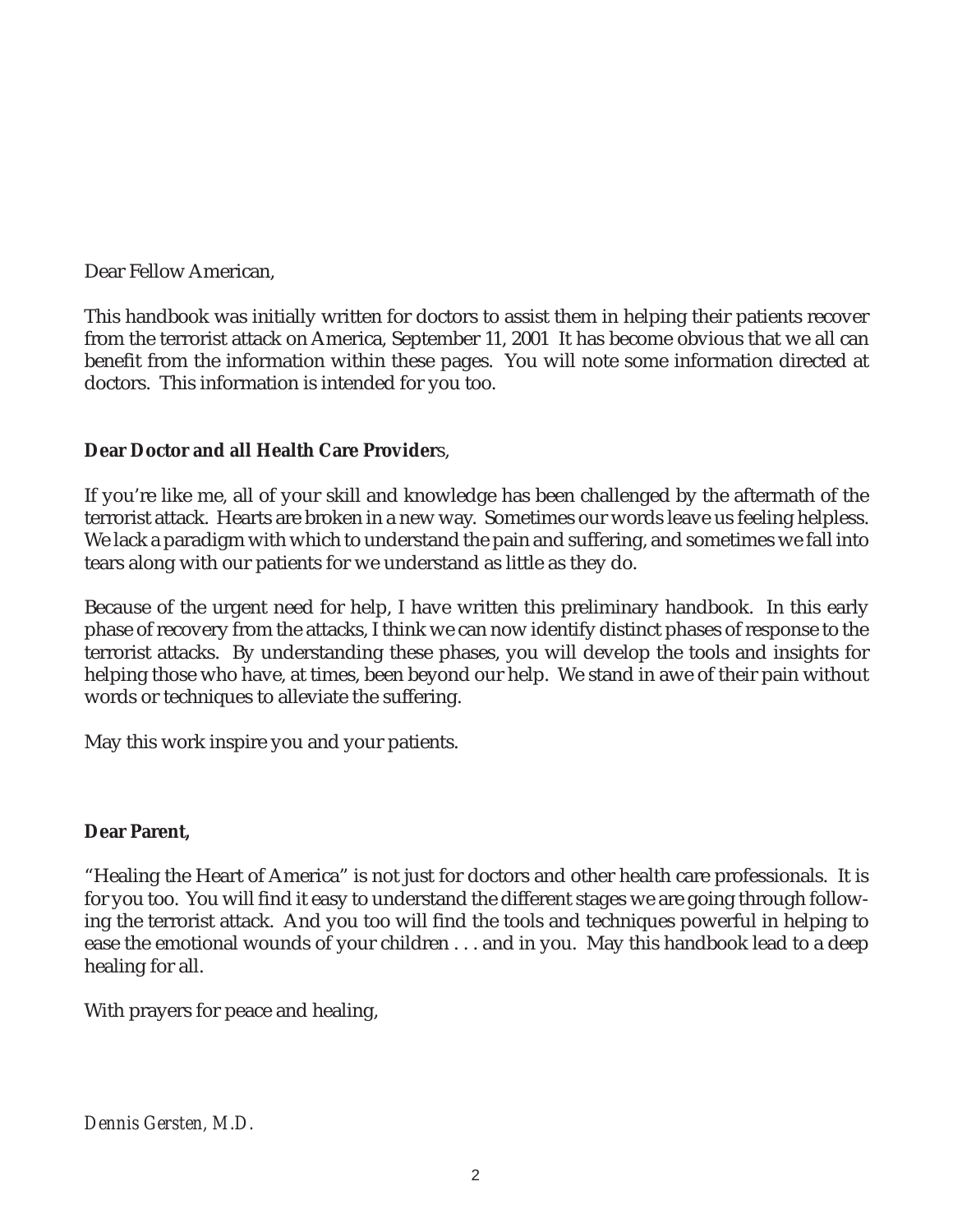# **Seven Stages in Recovering from Terrorist Attack**

Why should we bother with delineating "stages" in recovering from the horrible events of September 11, 2001, a day that has changed all of our lives? There is great power in understanding. By realizing that our suffering and pain evolves through a series of stages, we can gain better control of our lives. We can each pinpoint where we are in our journey through this recovery process, taking solace in the fact that we are not alone. Almost all of us will experience at least six of these seven stages, to one degree or another.

## **1. Shock, Disbelief, Trauma**.

People of all ages ask, "Is this real?" "This can't be real." "Is this the end?" The very foundation of our lives has been rocked.

#### What to Do

Listen. And Listen. Be open and willing to share your own personal reaction with others. And doctors, this is no time to hide behind our white coats and stethoscopes, or our psychiatric theories. This is the time to plunge into the moment, sharing the pain and confusion.

### **2. Emotional Barrage**

Shock soon gives way to emotions from every end of the spectrum - anger, fear, sadness, pain, grief, mental confusion. And of course, "What will happen next? Will they blow up our bridges, schools, nuclear plants, reservoirs, and military bases?"

What to Do

Again, Listen, listen, and listen more. Do not rush to closure or dash to a quick solution. Dare to live with your own uncertainty, your own lack of understanding as to how this terrorist action could have happened. It is all well and good for parents to say to their children, "We love you. You're safe." And, of course, we need to be saying those words and hugging our children over and over again. But the fact is that those words will often not be enough to ease the pain of someone (all of us) whose world has just been shattered. The world will never be the same. Understand that this is real life with real pain in the world.

Do not rush to "diagnose" strong emotions. Strong emotions are part of life. Let life be lived and let emotions be expressed in an environment of safety and acceptance.

### **3. Disintegration**

During the initial phase of terrorist attacks, along with shock, disbelief, and a pouring out of emotion, there is a more profound process taking place in many of us. Let me give an example. One woman who has made forty serious suicide attempts in life felt as if she had disintegrated along with the Twin Towers. This was no small stress. The outer world looked like it was falling apart. And for some, the inner world also totally collapsed. The center did not hold. This severe disintegration response is more likely to occur in those who grew up as victims of abuse or neglect. Their center was damaged and left incomplete, waiting for a solution . . . long ago.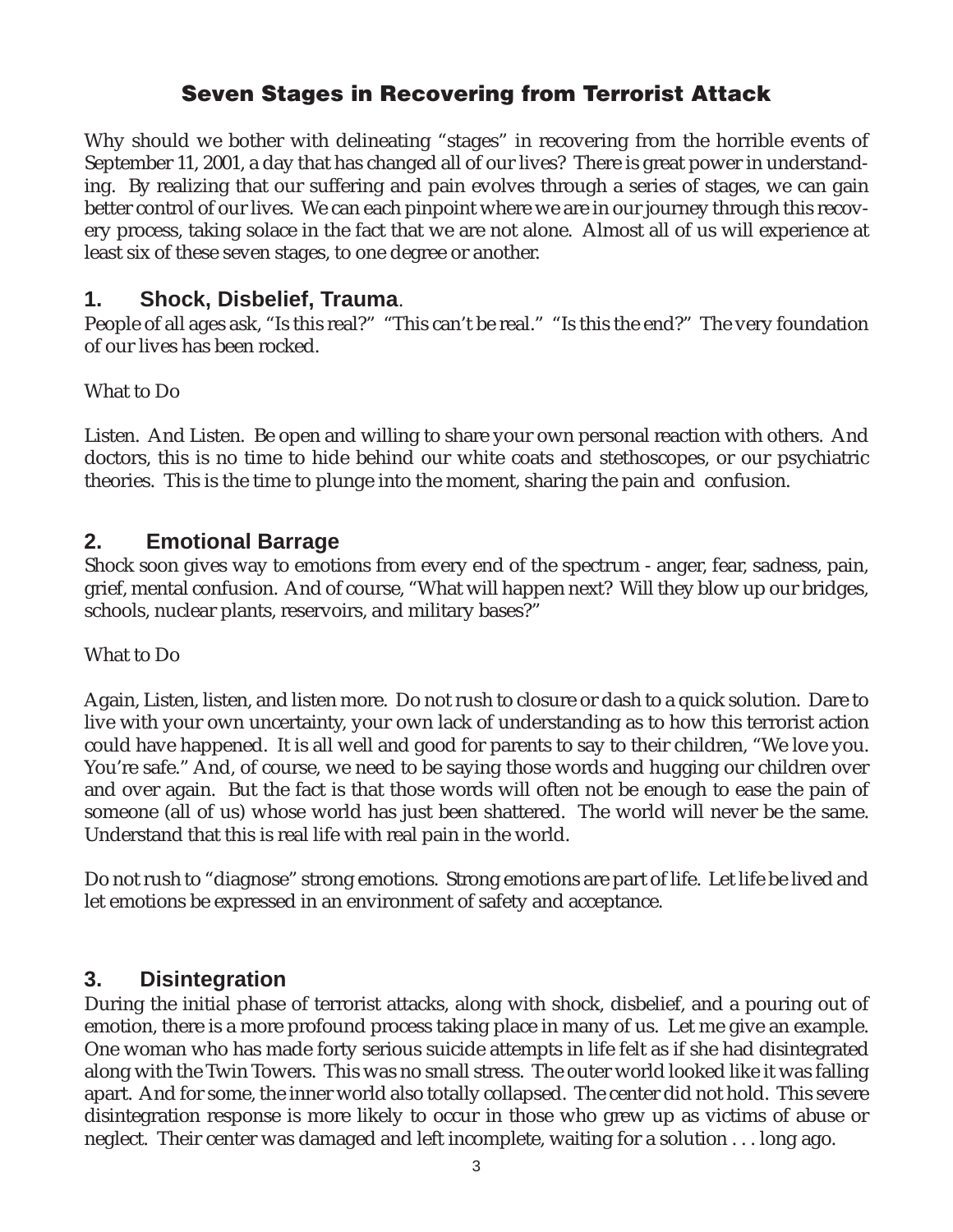## What to Do

We'll get to that after a brief review of the seven stages. Doctors - allow yourself to feel vulnerable and uncertain. Let your love and humanity, your sense of spirituality rise to the surface to become your "clinical skills."

# **4. Re-integration into Love/Quantum Shift Phase I**

Many have moved from self-concern and personal emotional turmoil to a feeling of unity consciousness, a love for America and all Americans. There is a renewed sense of spirit, God, focus, direction, and the value of life. Some have already embraced a love for all mankind. This is a gigantic quantum shift in how we feel and how we relate to our Creator and our fellow men and women.

# **5. Re-integration into Defending the Nation/Quantum Shift Phase II**

The intense feeling of national love and unity eventually often gives way to a second phase of intense national unity. This Consciousness of Unity deals more with a need to protect the nation and the world from falling into a position of helplessness at the hands of terrorists. The US government is unified to do its best to clean the world of terrorism and most Americans share a feeling of defending our homeland. Many opinions may arise as to how we can remove the scourge of terrorism, but everyone is in agreement that something must be done, whether it be done through war, prayer or negotiations. The feelings of unity in love still exist, but the intent, emotions and consciousness have moved us toward a different kind of re-integration.

## **6. Action Steps**

After we have tamed our emotions, struggled back to work, and tried to make sense out of our New World, many of us move into action. Action can be writing and sending letters and prayers. We think about our options, and debate the approaches that we, as individuals can adopt, and those that our nation will adopt. Action can be just getting back to work.

## **7. Lasting Transformation**

Beyond feelings, action, and re-integration there is the possibility in this crisis for each of us to be transformed for the better. This will require effort for each of us. Effort to continue to love one another with the spirit of harmony. As families we can make the effort to make permanent changes, continuing to show and tell love every day. Re-examine your life and ask how you can make your world a better place . . . your family, your friendships, your neighborhoods. Let us not wait until the next major crisis to vow to make a lasting transformation in our lives.

## **Getting Stuck**

For some, our natural emotions have become blocked, hardened, or denied. Some are experiencing signs of PTSD. One man I treat is awakened by nightmares of the terrorist planes flying into the Twin Towers. This scene has been shown so many times on TV it has become imbedded in our memory. Others are showing early symptoms of an emotional disorder, such as being too afraid to leave home.

When sadness lingers for months and turns into depression, we now have to shift our awareness from dealing with an existential crisis, a situation in which we ask, "How could God allow this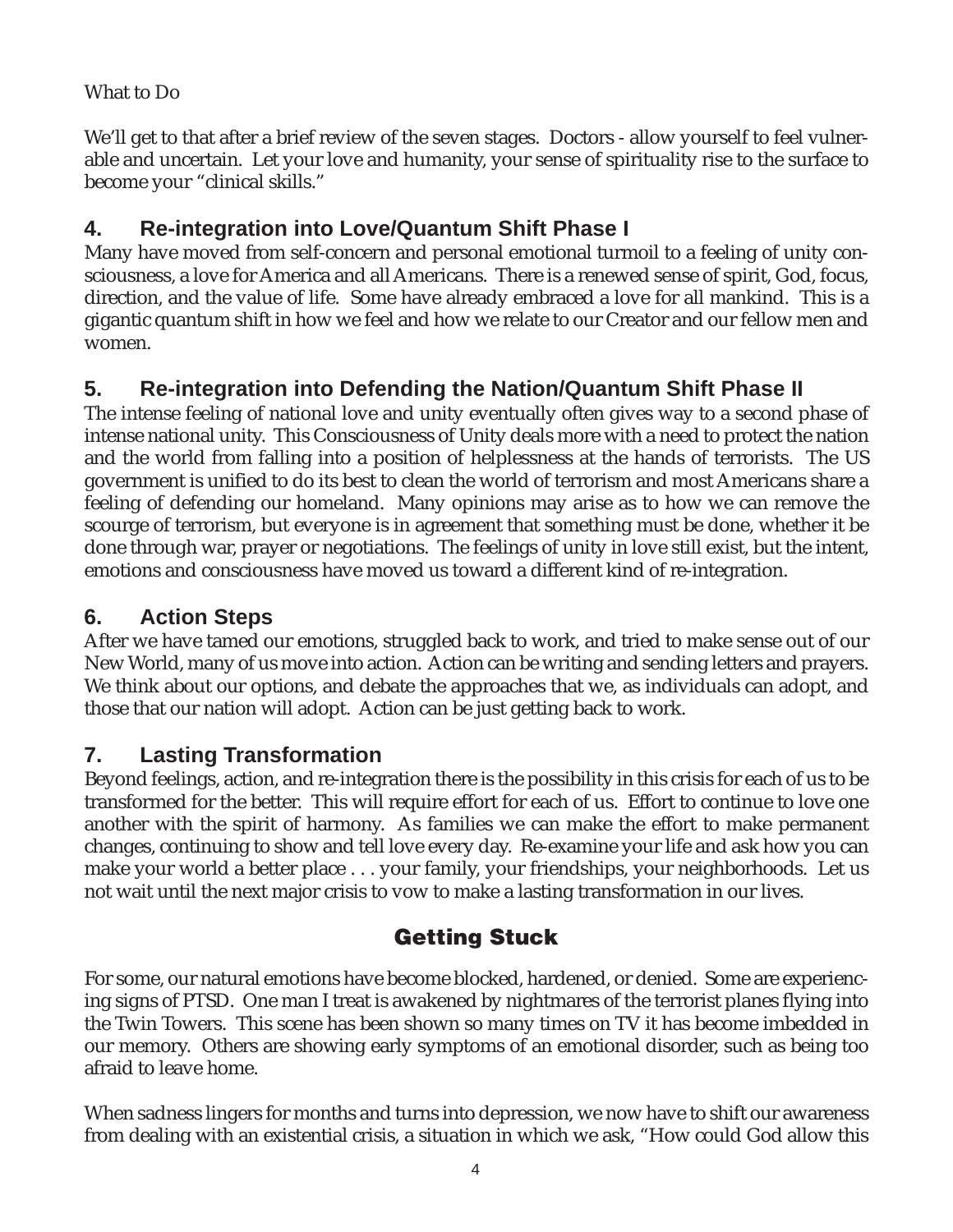tragedy?" - to dealing with a depressive illness . . . or a generalized anxiety disorder or a variety of psychiatric disorders.

We can get temporarily or permanently stuck in any of the seven stages. Realize that everyone heals in their own time and that there is no "correct" way to respond to the terrorist attack of  $9/$ 11. Most of us will move naturally through these stages, some getting stuck in one place or another, and then moving on. Each of us will require our unique time frame to deal with and integrate each stage.

By learning meditation techniques, deep breathing, and relaxing mental imagery techniques, you will begin to take the edge off emotions that have already become frozen in place and will break free from a "stuck" stage.

However, if you are still suffering immensely three to six months after the initial terrorist attack, consider psychiatric or psychological treatment to treat what could become a long-term emotional problem. Some may require psychotherapy and/or medication. There is no right way to heal. There is only "your way."

# **Healing those with a Wounded Heart**

Healing at the deepest level is required in these extraordinary times. Search your own soul and become as clear as possible about your belief system. Do you believe in God? What is His/Her job description? Why do terrible things happen to wonderful, innocent people? Is there an afterlife? If so, what is it? Where did all the dead go on the fateful date of 9/11/2001? When you have become clear and comfortable with your own spiritual beliefs, you become a powerful agent of change, a vehicle who allows his family and friends to also dive into life's most important and most difficult questions.

For many Americans, the core collapsed. The trauma lingers. What has happened? Psychologically, many theories may be offered. I will not be offering those here. Many have become disconnected spiritually, and they won't even know it until someone asks them about it. Some feel that their connection with God has broken, and that a feeling of Self and Soul are gone.

#### What to Do

Listen! But listen to the deeper aspirations of the human heart, the aching of the soul that does not know it has lost its mooring.

Identify past spiritual beliefs and practices. Many people may have forgotten them. Return to spiritual practices that have brought peace, comfort, and joy in the past. Just this simple reminder will help some begin to make the quantum shift into this new age, restoring their soul. Ask yourself about meaning in your life. What were your goals, hopes, dreams and visions? Close your eyes and remember what keeps you going. Try to restore the vision of where you want to be going/doing in life. If you have no sense of meaning in life, do not be afraid to identify and admit it. Seek to know your personal truth . . . and then pray to find new dreams and goals.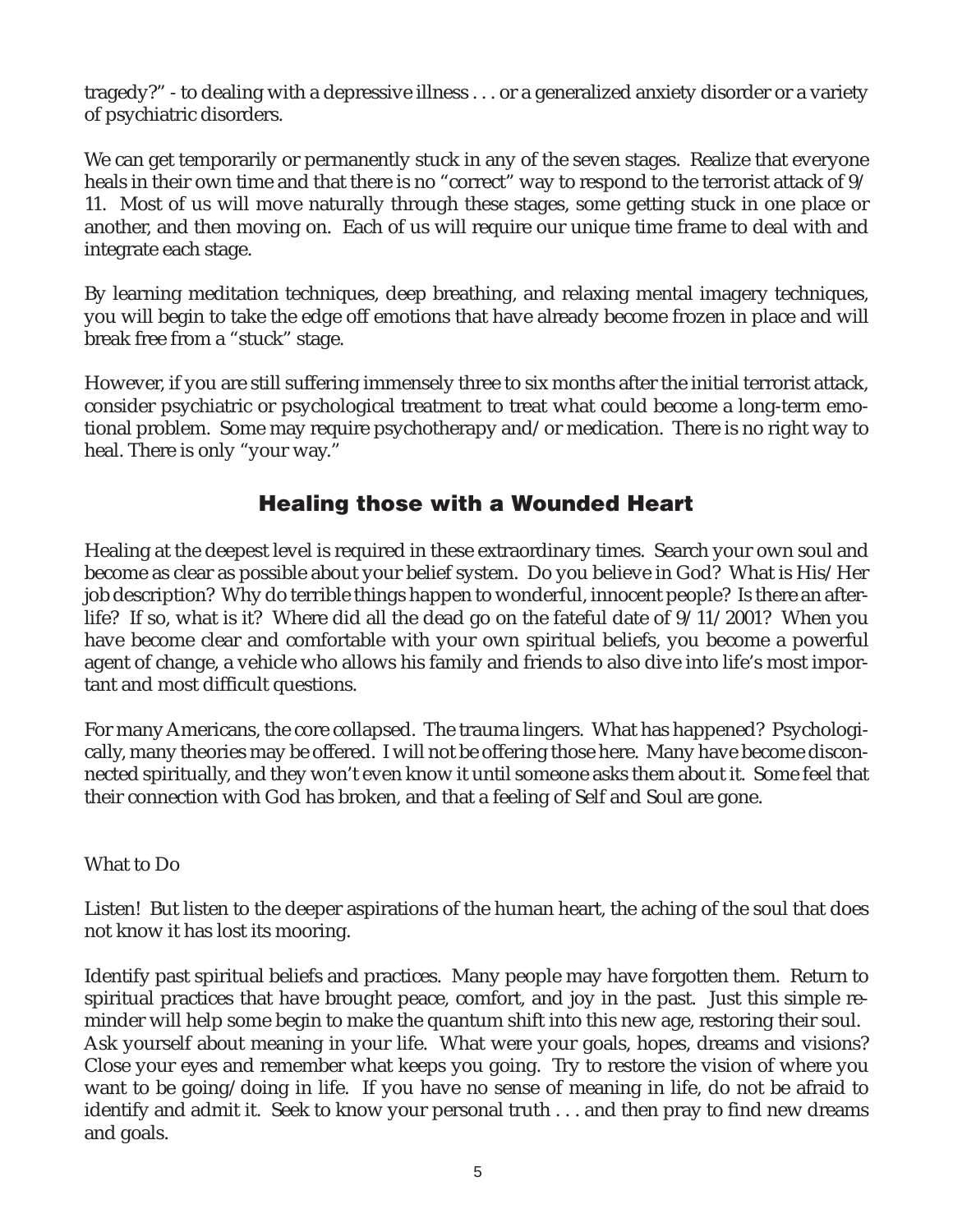There are those with "dream-anemia." The spirit of creativity, of dreaming was emotionally beaten out of them at an early age. But that happened to many of us by third or fourth grade. Realize that everyone can learn to dream, learn to want something that matters. There is no one who is hopeless. Let everyone know that and know that yourself.

Avoid dogma as you struggle to deal with your suffering. Avoid saying things like, "God will take care of this." For many, that phrase will fall on deaf ears and you will lose the opportunity of helping others. While you may be clear about your spiritual beliefs, do not allow your beliefs to dominate the spiritual or religious approach of others. Of course, with your children explain life's deeper questions through the eyes and ears of your personal religion. For doctors and other healers, this word of caution: By remembering the unity of man and that the core of all the world's great religions is the same, it should be easy to set aside your personal religion and spiritual beliefs. Just remember to love God and treasure service to those in need. That is the best way you can allow your own spirituality to become a true healing presence.

As a healer . . . or a parent, trust your own spirit, your God within and your God without. Allow your spirituality to be your foundation. Your genuine heart-to-heart contact with others is the starting point. And it will take you beyond your own frustration in the face of this terrible tragedy. You CAN help. You can help yourself and shine a light on the suffering of those around you. We must help each other.

# **Tools and Techniques**

Now that you have allowed yourself to experience and talk through the full range of emotion and have had the chance to "stage" your progress through this universal shock, you may want to try some of these simple techniques. But, remember that attention to your own spirituality is the foundation upon which you can now add tools and techniques.

- 1. Close your eyes. What makes you feel safe and happy? Visualize in your mind a person, place, or thing that has brought feelings of safety and happiness. Be specific. Perhaps, it is the image of hugging a special Teddy Bear. Perhaps it is the image of your mother tucking you into bed at night, kissing you on the cheek, and saying, "Sweet Dreams." Bring out the details of this image and then repeat it whenever you feel a need.
- 2. If you could imagine everything different right now, what would that look like? Picture that. See it. Hear it. Touch it in your mind.
- 3. Allow an image to emerge which represents the qualities you are seeking, whether it be peace, certainty, or safety. That image can be animate or inanimate, human or animal, or an object of any size, shape or color. As an example, you might visualize a Crucifix given to you by your grandmother, or the sword of Sir Lancelot . . . or anything at all.
- 4. Remember that America is like one great big family. Families go through sad times and happy times. Sad times always pass. This sad time will also pass. We just don't know when.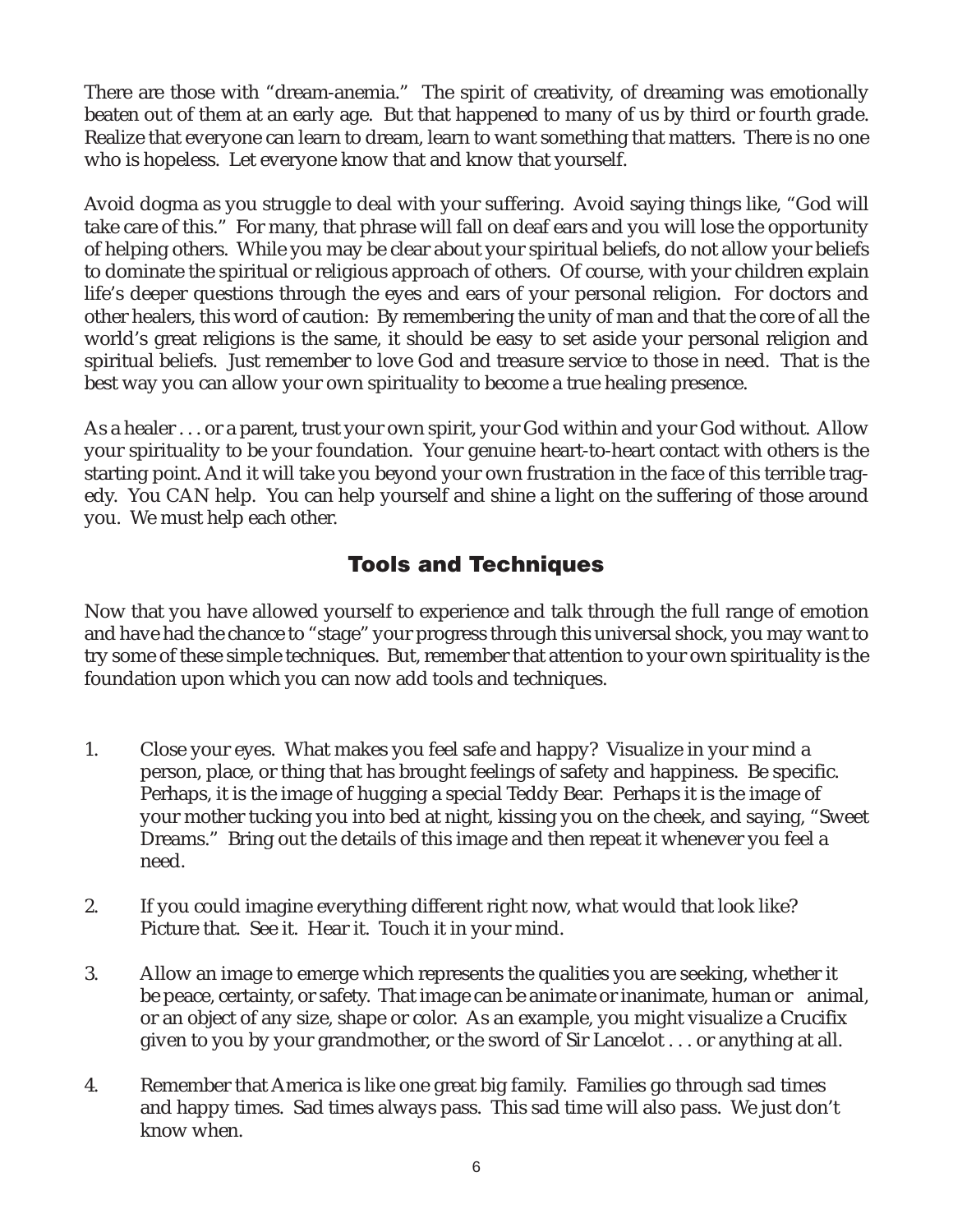- 5. What do you really have faith in? Think about it and visualize whatever that is. It could be God, Mom, Dad, an old oak tree, your pet dog, your husband or wife.
- 6. Where do you gain spiritual rejuvenation? Walking by the ocean? Fly fishing in a stream in Idaho? Laying in a meadow in the high Rocky Mountains? Going to church, synagogue, or a mosque? Go there in your mind whenever you need to.

# **Deepen Your Spiritual Connection - The Maypole Imagery -**

Each of you has your own religious and spiritual outlook, your own way of praying, your own way of connecting with your form of God. The technique called "The Maypole," adds a sense of spiritual immediacy and closeness to your current beliefs, and will only add to that connection. You can do this by yourself. Doctors can teach their patients. And parents can teach their children. Here's how it goes:

"Close your eyes. Take a couple of deep breaths to relax. Now visualize a maypole, a pole with a number of colored ribbons attached to the top. At the top of the maypole visualize your Hi C, Higher Consciousness, God, or Spiritual Being. This Spiritual Being could be obvious, such as Jesus for Christians. Others may visualize a ball of loving, intelligent light.

In your mind, walk up to the maypole. Grab one of the colored ribbons and then walk back to where you were.

Now, imagine that God sends feelings of peace down your ribbon into you. Let that feeling run through your body, from head to toe. Then imagine that God is sending his divine love down the ribbon into you . . . filling you from head to toe. Allow yourself to experience each feeling fully. Imagine God sending feelings of protection down the ribbon into you. Finally, ask God to send any other kind of feeling, emotion or experience down the ribbon into you.

When you have fully experienced this connection and have absorbed all the love, peace, protection and other qualities you want and need from God, let go of the ribbon. Take a few deep breaths and open your eyes when you want to."

As simple as this technique seems, tens of thousands of people have utilized its power, with great success. You do have the right to an intimate relationship with God or a Higher Power. In this time of national crisis, we need to be able to draw upon all the resources we can. By allowing yourself to connect with the Ultimate Source of peace, love and protection in such an immediate and quick way, you will be better able to move through the pain and confusion we have all been suffering from . . . and you can find your own temple, synagogue or mosque anytime you need to . . . by looking within. As a medical doctor, I have used this technique as part of the work I do for nearly fifteen years. It works.

# **Let Your Breath Help in the Healing**

Proper use of your breath will also help you quickly cope with painful emotions. Most Americans breathe shallowly, and we breathe from high up in our chests. When Western Man first met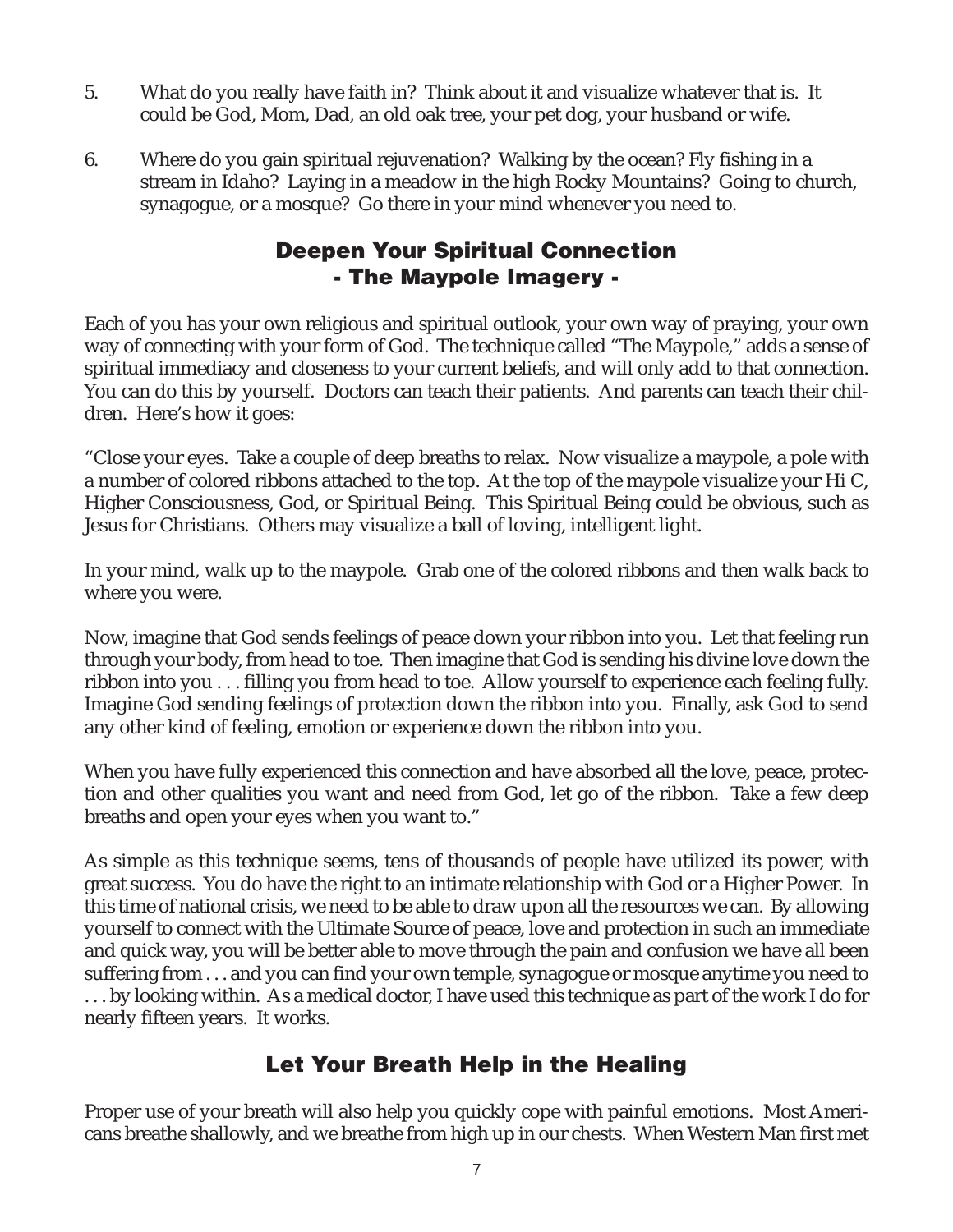the Native Hawaiians and sat down to eat with them, the Hawaiians noticed that Western Man did not appear to be breathing at all. They named us "Haoli." It does not mean "white man." It means "He who does not breathe!"

Here are two simple ways to temporarily modify your breathing. "Normal" breathing actually increases stress and anxiety. By learning these simple deep breathing techniques, you can allow painful feelings to be more easily expressed and then released. And you will learn how to relax quickly.

- 1. For 30 seconds take slow, deep breaths from your abdomen. Put your hand on your belt or waistline. When you breathe from your abdomen or diaphragm, your hand should move and you should see your abdomen rising, then falling. If you don't see this happening, you're still breathing from high up in your lungs. As you take these deep breaths, let yourself experience any emotions, weak or strong, or even over whelming. You can breathe into the pain. After 30 seconds, you will feel more relaxed and more in control.
- 2. Inhale slowly to the count of 4. Hold your breath to the count of 4. Exhale slowly to the count of 8. Repeat this cycle several times.

Experiment with both types of breathing and then start practicing with one or both, using them as part of this program of tools to help you find lasting solutions for the wounds of terrorism.

# **We Are One**

What you feel is no different from what others feel. And Parents, you can use these tools on yourself. They will help heal you and your children. We are ONE in this crisis. As you can now see, these techniques, tools, and spiritual approaches are for the young and the old. They are for all of us. They will help us all heal. I pray they help you heal.

A final word about the seven stages of response to overwhelming terrorist attacks. People may not go through those stages sequentially. Many people will be experiencing several different stages at the same time. Hopefully now you will feel confident in sorting through the complexity and will aim high. Trust that the human condition is such that we are built with incredible versatility and resilience. Convey that to others.

And always feel you are united with the consciousness of America, not working alone. We are all working alongside our brothers and sisters.

Godspeed for your uplift - for doctors and their patients, parents and their children . . . and for you. May all children everywhere benefit from this advice, not simply surviving this trauma, but becoming stronger than they were before. A war is fast approaching and we must be prepared for the emotional needs of our fellow Americans.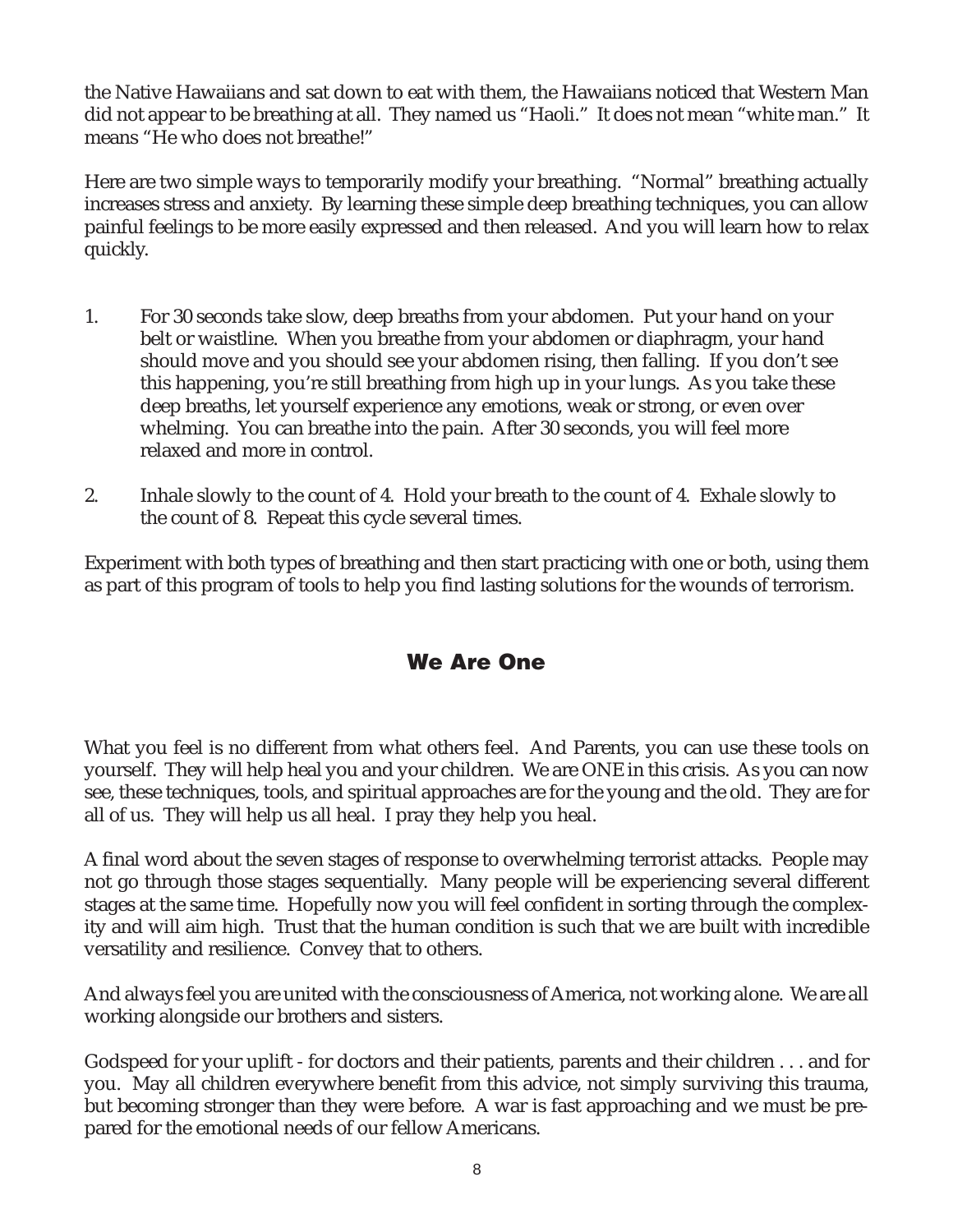## **Peace in the Heart — for You, your Kids, and the World**

Please do not relegate your emotional survival to the realm of emotions and psychology. Take this time to ask yourself what is deeply important in your life. Treasure and share your family every day. Pray or meditate on the meaning of life, and the purpose of your life. Find things in yourself that need to change and take this tragedy as an opportunity to let go of old habits that no longer serve you. Many will feel guilt for what they didn't do or couldn't do September 11th. Let go of guilt. That is what terrorists would like you to feel. Rise above that.

Let your feelings and emotions come and go. Experience them without judgment. We all feel very much like you. Keep this perspective: your connection with your Creator, your Source is your connection to a meaningful life. Let emotions pass through you like clouds passing through the sky. Keep your eye on the sun shining through that sky. Unify your family in love. Let our nation unify as one big family. Let us pray that one day the world will unify in love.

These are my hopes, prayers, and medical prescriptions for you.

— Dennis Gersten, M.D. —